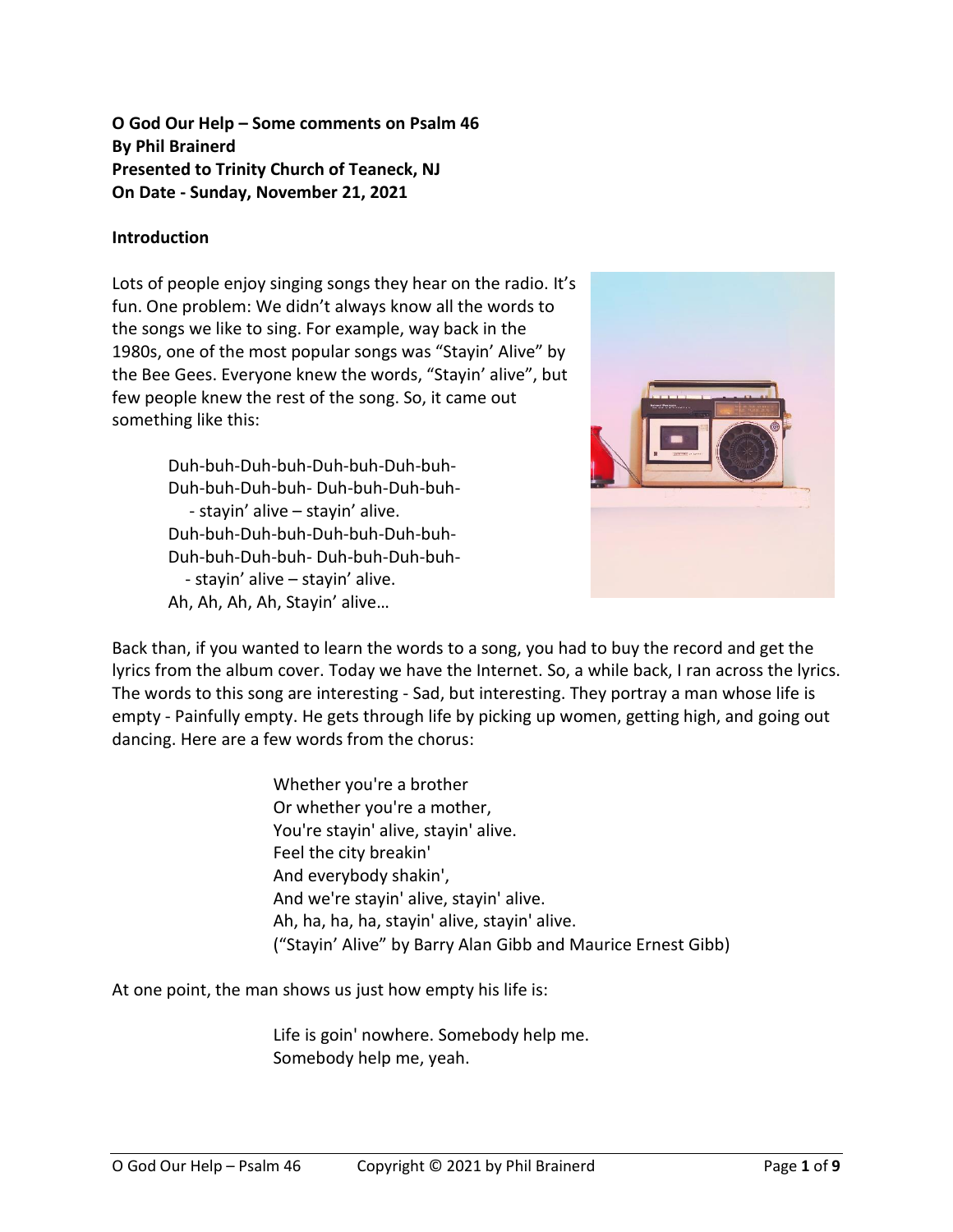Is that all there is to life? According to this song, life is full of pain and emptiness. Somehow, you just have to survive any way you can. You have to stay alive.

Is there nothing more?

There's another song that falls prey the fate of forgotten words. We sing it every Thanksgiving: "O God, our help in ages past." Everyone who grew up in America knows the tune. And they know a few words. But often, they don't know everything. So, you get something like, "O God, our help in ages past. Our (something) for years to come. La-la-la-la…"

As I'm writing this, we're looking forward to Thanksgiving. I'd like to spend some time looking at that song. Here are some of the words:

> O God Our Help in Ages Past (Hymn by Isaac Watts)

O God our help in ages past Our hope for years to come Our shelter from the stormy blast And our eternal home

Under the shadow of Thy throne Thy saints have dwelt secure Sufficient is Thine arm alone And our defense is sure

Before the hills in order stood Or earth received her frame From everlasting Thou art God To endless years the same.

O God our help in ages past Our hope for years to come Be Thou our guard while troubles last And our eternal home.

What great words! What timeless thoughts! They were written in the early 1700s, so people have been singing this song for 300 years.

Where do these words come from? What would inspire a man to write these things? The ideas appear in a number of places in the Bible. Today, we'll look at a few. Before we read, let's ask a question: The writer of this hymn, Isaac Watts, clearly thought that God was a help to him. *Can God be a help for us today?* Have you ever felt like you could use some help? I have! So, let's find out if God can be a help to us today.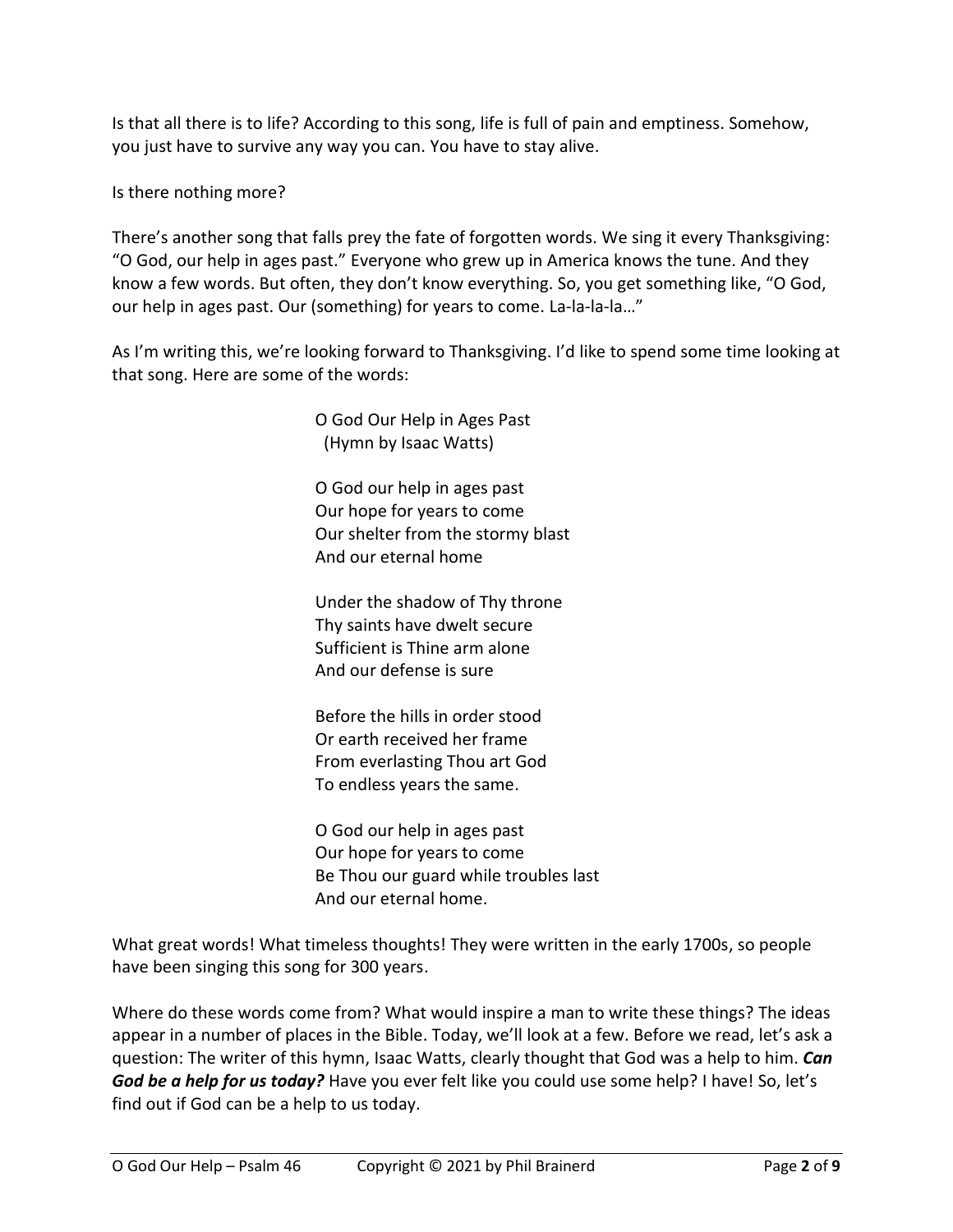### **I. God helps people.**

The first thing we learn is that God helps people. Let's look first at Psalm 46.

God is our refuge and strength, an ever-present help in trouble (Psalm 46:1)

Think about those words: "Refuge", "Strength", "Ever-Present Help." Imagine that you're outside and you see a threat. Maybe it's a terrible storm coming. Maybe it's someone who looks suspicious. Wouldn't it be great to have a place to go? A safe place.

We've all read the story of the "Three Little Pigs". Three pigs all decide to build houses. One builds his house out of straw. Why straw? Because it's easy and cheap. Another pig builds with twigs - Same reason. The third pig builds with brick. It's expensive, it's hard work, but you all know how the story goes.

The big, bad wolf comes. He huffs, and he puffs, and he blows down the house of straw. Now, at this point, it depends on who's telling the story. If you have a mean person telling the story, that little piggie gets eaten. There's no "this little piggie cried 'wee, wee, wee' all the way home"! On the other hand, if you have a nice person telling the story, that little pig escapes and runs to his brother's house. Sadly, it's made of twigs, so the same thing happens there. Fortunately, when everyone gets to the house made of brick, the bricks hold, and the wolf moves on to something easier.

The writer of Psalm 46 says that God is a refuge - A source of strength. And he is there to help. He is an "'ever-present' help in trouble" - He's always ready to help when things go wrong.

Right about now, someone is saying, "This is very nice. Three Little Pigs – that's cute. But I'm facing some really heavy stuff out here." Yes, you are. We face disease, unsteady economies, and social unrest. We need something *big*. So, let's read on.

- 2 Therefore we will not fear, though the earth give way and the mountains fall into the heart of the sea,
- 3 though its waters roar and foam and the mountains quake with their surging.

This is big. Ancient Israel, the region of the world where this psalm was written is unique. Just north of Israel is Lebanon. Before terrorists took over, Lebanon was a wonderful place. It was a big resort. People from all over the world came to visit. On the western side is the Mediterranean Sea. Only a few miles inland, and you're in mountains. In the 1950s, people could start their vacation with a visit to the beach. A few hours later, they could travel just a few miles inland and be skiing. There are places where you can face one way and catch an ocean view. Then, you can just turn around, face the other way, and you see mountains.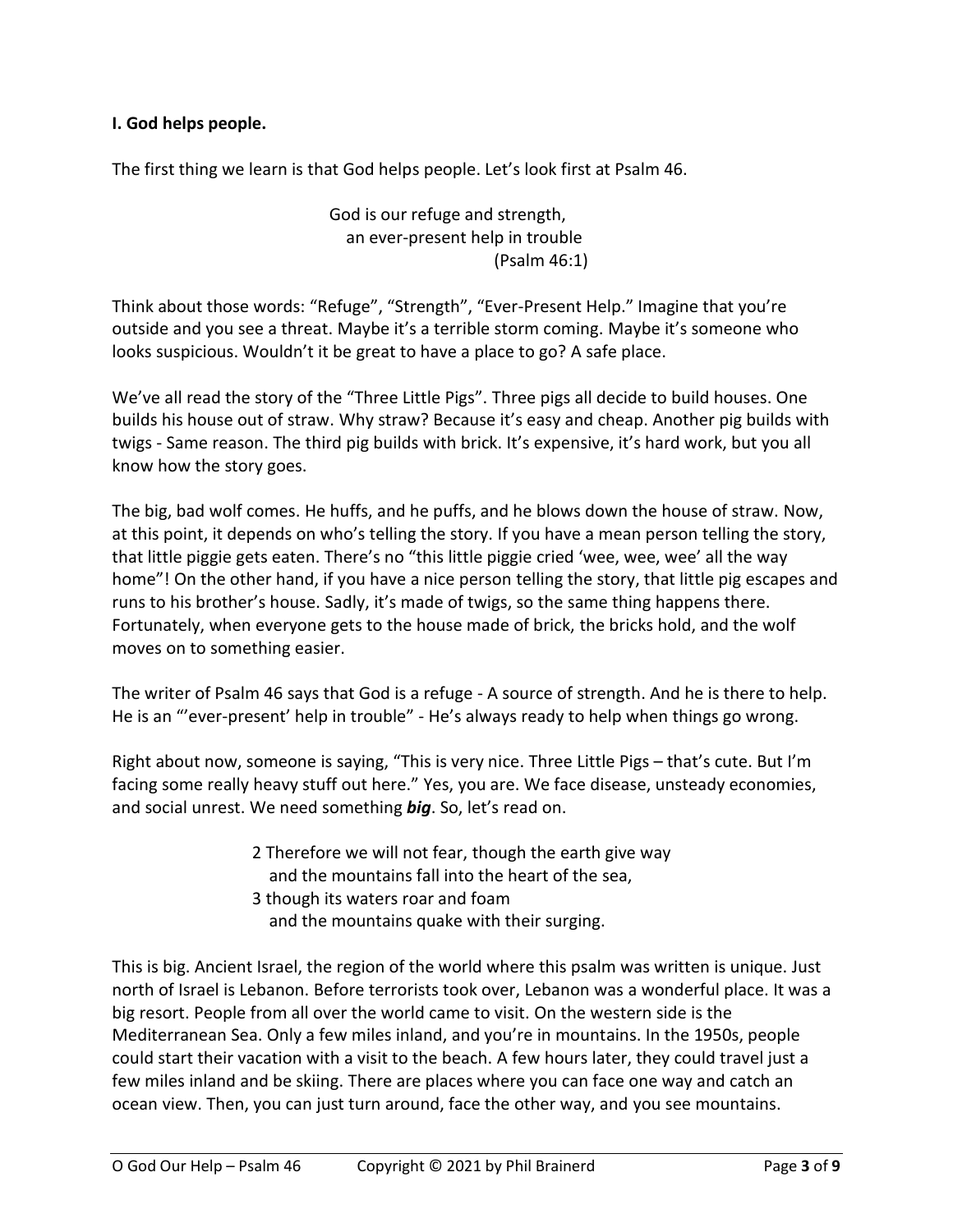Because the ocean is right there, people of the region have seen their share of storms over the years. And every now and then, they get an earthquake. But what if a cataclysm took place? Imagine horrifying earthquake. It's so big, the mountains slide off their foundations and fall into the sea. That's the writer of Psalm 46 is picturing.

And you know what? The writer says, if we were all standing in the middle of that, we would not need to fear. Why not? Because God offers himself to us as a refuge. He is strong. He is always willing to offer help to those who call upon him.

What does it mean that we don't need to be afraid? There's a church leader out in California named Chuck Smith. He started the "Calvary Chapel" chain of churches. On one occasion, he shared a message from Psalm 46. After he was done, someone came to him. That person read about a prophecy that said California would fall into the ocean. They said, "You just told us that we don't need to be afraid, even if there's some terrible catastrophe." Then the person asked, "What would you do it you saw a mile-high wall of water coming at you?" Chuck Smith answered: "I'd run and grab my surfboard!"

Oh, to live in California.

But you see the point. When terrible things are happening all around us, we don't need to be afraid. Why not? Because God offers himself to us as a refuge. He is strong. He is an everpresent help in time of trouble.

Now that we know this, let's ask another question:

### **II. What do we need to do?**

Is there something we need to do to get God's help?

When I prepare a message, I always go to biblical scholars for help. Today is no different. When scholars look at a passage of Scripture, two questions they ask are, "When was it written" and "What was the situation surrounding the writer?" Some commentators think that this Psalm was written about a Hebrew king named Jehoshaphat.

What do we know about this man? The first thing we know is that Jehoshaphat was a good king. In this history of Israel, there were good kings and bad kings. Good kings obeyed and followed the God of Israel. Bad kings followed false gods. Bad kings built pagan shrines and appointed pagan priests and encouraged people to worship the false gods. When they did this, all kinds of bad things followed.

When a good king came, they tore down the shrines and kicked out all the people who led Israel the wrong way. It's funny, the good kings did a lot, but often times, they would give up before all the evil was destroyed. There were just a few exceptional kings who worked so hard,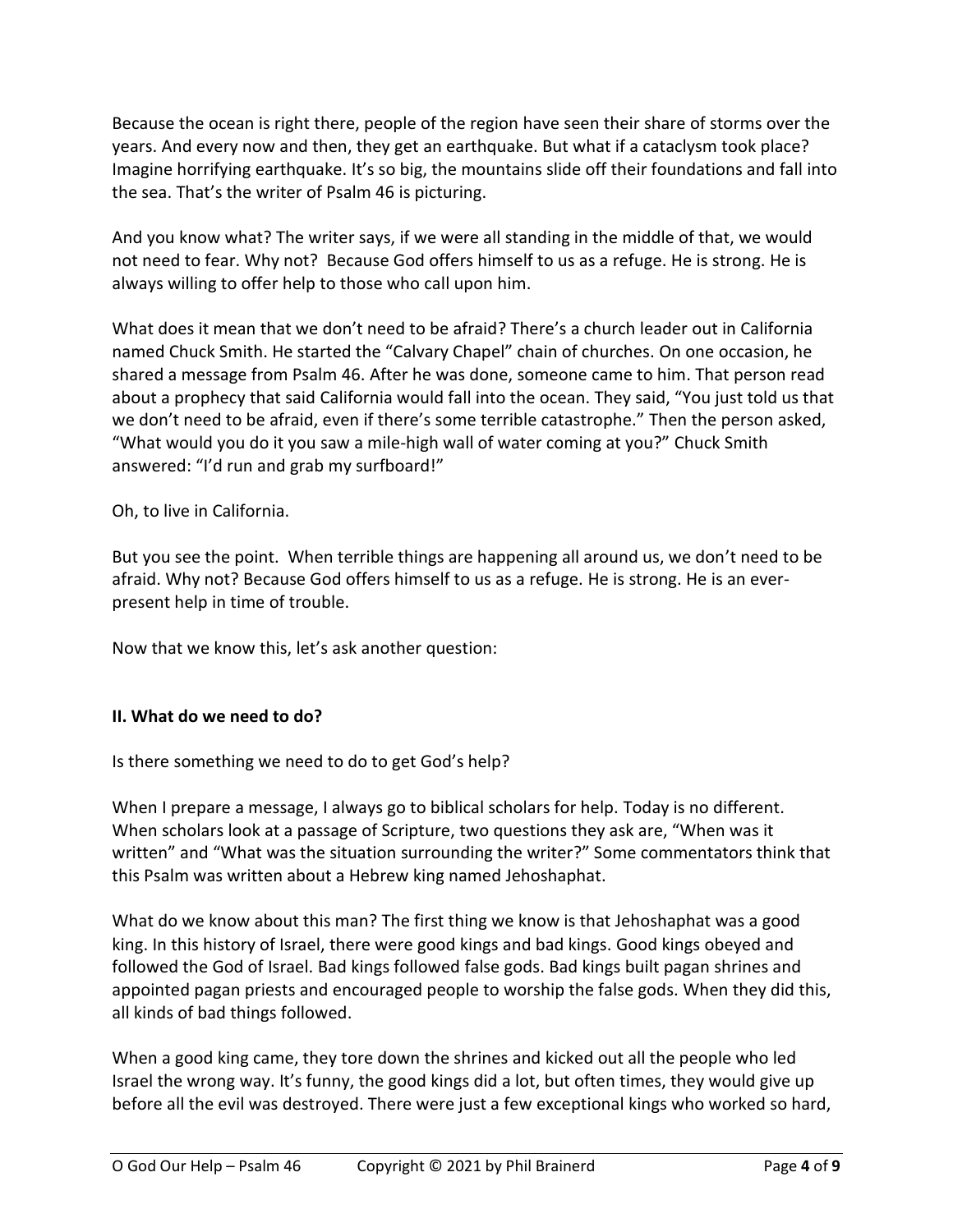they succeeded in rooting out all the evil. However, Jehoshaphat was one of those who fell short. He was not successful in getting rid of all the evil that troubled Israel.

From this, we learn that: Jehoshaphat was a good king, but not perfect. That tells us something. To get God's help, you don't need to be perfect. I don't know about you, but that sure makes *me* happy!

Let's learn more about Jehoshaphat by looking at a story from his life. It involves a time when he faced a terrifying crisis. It's found in the book of II Chronicles, chapter 20. We won't read the whole chapter - just a few highlights.

Some people came and told Jehoshaphat, "A vast army is coming against you from Edom, from the other side of the Dead Sea." (II Chronicles 20:2)

It's hard for many people in America to understand this. The United States has been involved in wars over the years. But unlike many other countries, we haven't seen armies fighting on our mainland for generations - since the Civil war in the 1860s. Wars are always somewhere else.

Sadly, Israel saw a number of occasions where they were attacked. Here, Jehoshaphat was told that he was living in one of the generations that would see invading armies.

How did he react?

Alarmed, Jehoshaphat resolved to inquire of the Lord, and he proclaimed a fast for all Judah. (II Chronicles 20:3)

We're told Jehoshaphat was alarmed. We'll give him "alarmed". You're allowed to be alarmed when a massive army is invading your country. But Jehoshaphat didn't stop there. He didn't cry or give in to fear. He certainly didn't run away. We're told that Jehoshaphat "resolved to inquire of the Lord…"

So, here's the answer to our question: What do we need to do the get help from God? Are you taking notes? Make sure you write this down. What do we need to do the get help from God? Here it is: *Ask.*

When he was faced with a terrible threat, Jehoshaphat went to God and asked for help. And he did it right away. Note: This is all one sentence. It's not, "Jehoshaphat was alarmed" and then we get a few chapters about how he thought about what he should do. When he faced a threat, he resolved to inquire of the Lord, and right away.

He added a fast to that. We've talked about fasting and prayer in our church on a number of occasions. To understand this, you have to understand different approaches to God - You have to understand different religions.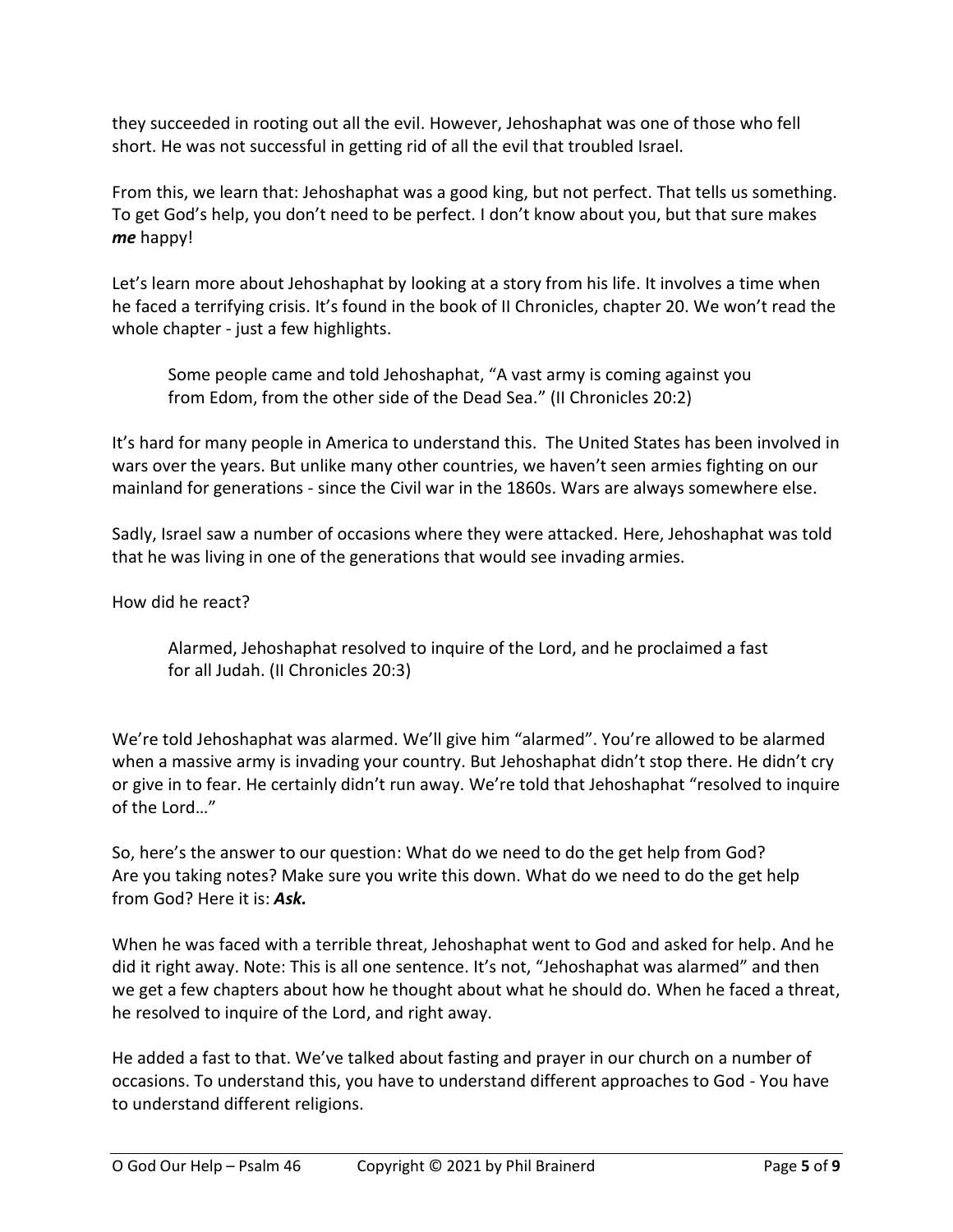Most people, when they face a threat, will try to figure out how to fix the problem on their own. When everything they try fails, they think about asking God for help. At that time, they'll head down to the local temple. Maybe they'll offer a small sacrifice of some kind. If that doesn't work, the offering grows. In some ancient religions the offering would get bigger and bigger until people eventually offered human sacrifices.

With the one True God, it's different. He wants us to come to him. He wants us to come to him first. He wants us to come to him in faith. We don't have to come with things to somehow buy him out. We don't have to purchase his love. Offerings come later because we want to say "thank you" for his kindness when he answers our prayers.

The bigger the threat, the more our hearts and our minds get into gear. The idea of a fast is simply to say we want to give full concentration to our time with God. We don't want any distractions. So, sometimes it's appropriate to add fasting when we pray. That's what Jehoshaphat did here.

Here's the main thing to understand: To get God's help, we simply ask.

How did God respond to Jehoshaphat and the people of Judah? Let me just describe the story from II Chronicles 20. God told Jehoshaphat that he would be there to help. Jehoshaphat was to get his fighters ready, knowing that God would be there for them. When it came time to face the enemy, it turns out that the battle was already won. God sent a spirit of confusion on the enemy army. Instead of attacking the Hebrew people, the enemy soldiers all wound up fighting each other. By the time Jehoshaphat and his fighters showed up, all the enemy soldiers were dead.

On top of that, they left behind all their things: Weapons, money, food, animals, and clothing. In fact, there was so much, it took three days to collect it all. Not only did Jehoshaphat win, but he came home richer than when he started!

How do you get help from God? Ask!

Now, someone might ask, "Does God always send miracles when we pray?" People who have been attending our church for a while know the answer. There are three ways God can reply when we ask for help.

1) *Yes*. God is fully capable of sending help. He's fully capable of sending it right away. I've had numerous times in my life when I've received help after I prayed. Sometimes, it's amazing.

2) *Wait*. You've asked for a good thing, but it's not the best time for you and for others.

# 3) *No – Because God has something better*.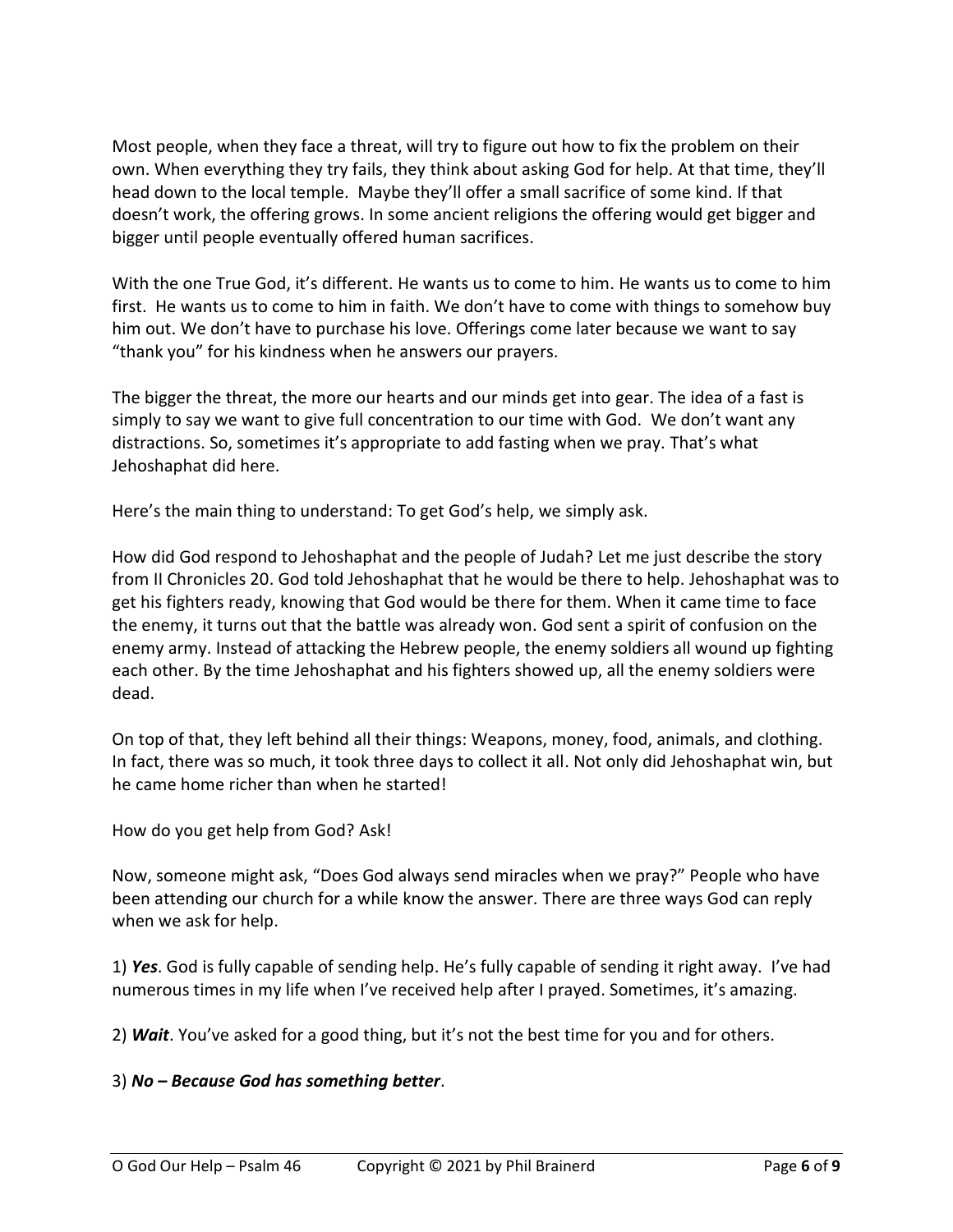What could be better than having your problems solved right away? Lots of things – here's one: Eternity. Over in Psalm 90, the writer says this:

> Lord, you have been our dwelling place throughout all generations. Before the mountains were born or you brought forth the whole world, from everlasting to everlasting you are God. (Psalm 90:1-2)

God, the Creator of the heavens and the earth, is eternal. If you look back before the first atoms of the universe were put into place, God was there. He was there before the mountains were born. If you look forward into the future, to the furthest reach of time, God is there.

We could stop here and worship. We could just let that truth instill in us a sense of awe and wonder. But it's also practical. It's why God can be our help today. He's not just a helper to ancient kings who lived thousands of years ago. He's not just a helper to people like Isaac Watts who lived centuries ago. He is a help to us today and always.

Even more, he doesn't just offer us help in this life. He's not just a refuge for the here and now. He offers us a chance to live in eternity with him. He does that through Jesus Christ. The apostle John wrote about him:

In the beginning was the Word, and the Word was with God, and the Word was God. 2 He was with God in the beginning. 3 Through him all things were made; without him nothing was made that has been made. (John 1:1-3)

John talks about someone he calls "The Word." He says, "Through him all things were made." Then he tells us more:

The Word became flesh and made his dwelling among us. We have seen his glory… (John 1:14)

This being is known to us as Jesus Christ. Jesus is the one who is responsible for the birth of the mountains, long with the oceans and the stars in the skies and everything else.

Two thousand years ago, the eternal Word, Jesus Christ came to the earth in human flesh to walk among us. He did it so he could invite us into his kingdom - His eternal kingdom.

For God so loved the world that he gave his one and only Son, that whoever believes in him shall not perish but have eternal life. (John 3:16)

Again, we could respond by falling to our knees in worship. The gift of eternal life is beyond imagination. But again, it's very practical for now. The apostle Paul tells us why: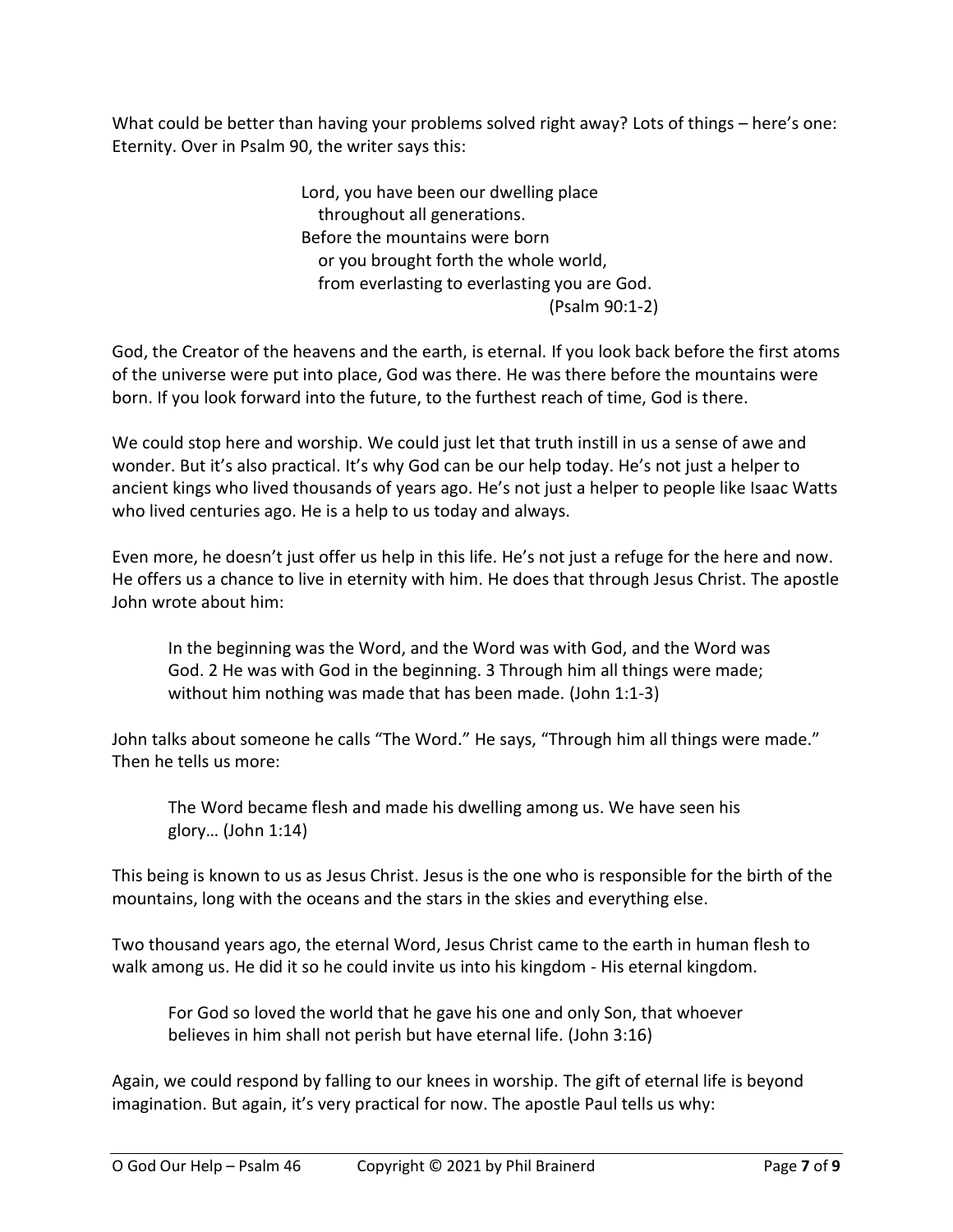I consider that our present sufferings are not worth comparing with the glory that will be revealed in us. (Romans 8:18)

When you understand the gift of eternity, it changes your outlook on life. If we face a challenge and God helps us by giving us a miracle, we give thanks, of course. But if he chooses to take us down another road, a road that involves suffering, we still do not fear. That road is part of the unique plan that God has for us. We have confidence that he will bring us safely into his eternal kingdom someday.

Let's pull this all together.

## **Conclusion**

Back in the 1980s, the Bee Gees sang a song depicting a lonely, frustrated man with an empty life. To him, all that mattered was "Stayin' Alive." We've learned today that life can be much, much more.

### *Maybe it's a good thing that no one remembers the words to that song.*

A much better song for us today contains those wonderful words from Isaac Watts, written 300 years ago. A song that echoes the words of Psalm 46. A song that tells us how God offers himself to us as:

- a refuge
- a source of strength
- an ever-present help in times of trouble.

A song that reminds us that God was there before the mountains were born - And he'll be there forever.

### **Invitation**

If this is new to you, would you contact us? We'd love to tell you how you can understand the gift of eternity that God offers to you through Jesus Christ. A gift that helps us now, and forever. There are some important links at the end of this article that will help you to get started.

Can God be a help for us today? Yes! And not just for today, but forever.